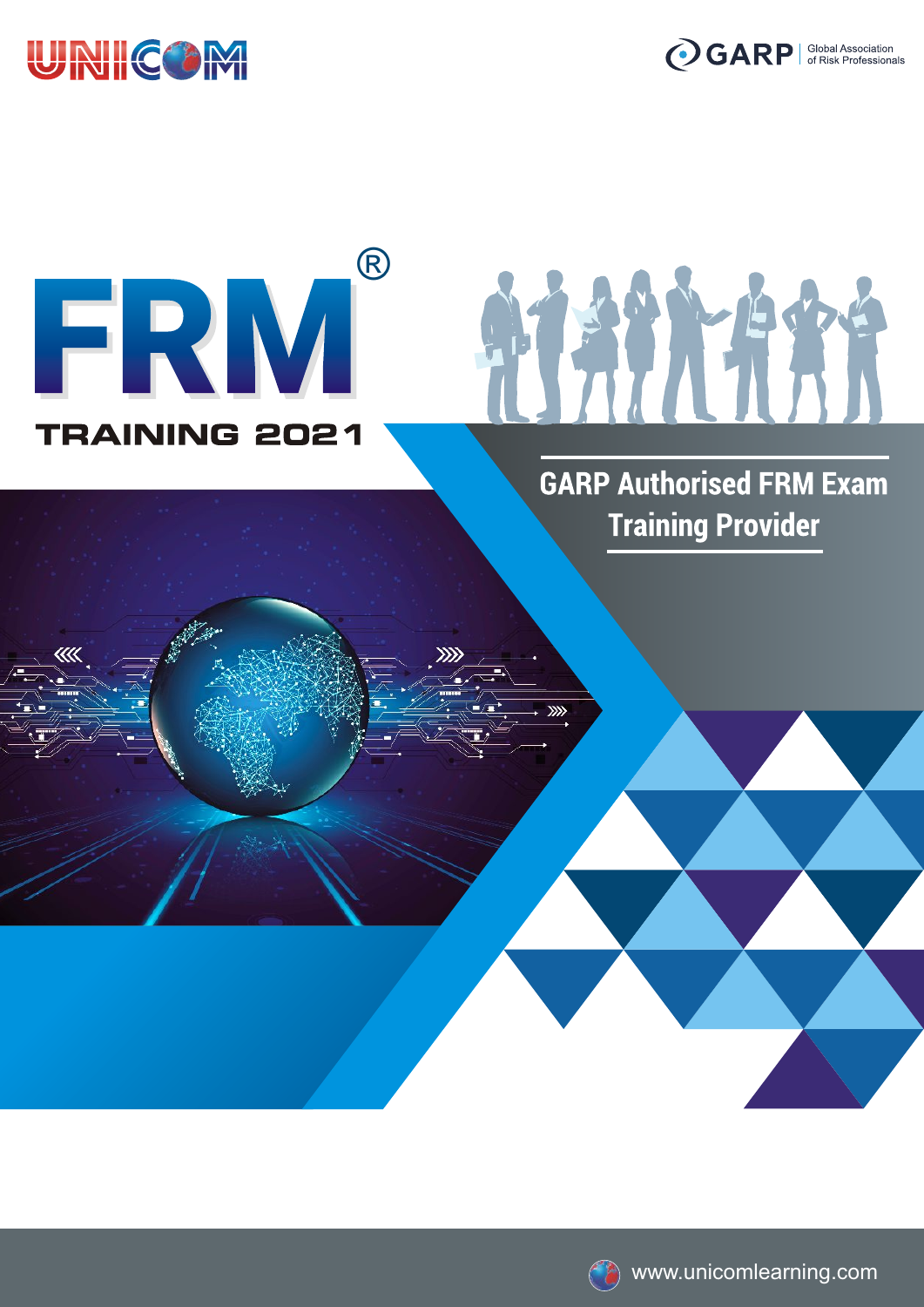

### **TABLE OF CONTENTS**

| <b>Contents</b> | Page No.                |
|-----------------|-------------------------|
|                 | 3                       |
|                 | $\overline{\mathbf{4}}$ |
|                 | 6                       |
|                 | 11                      |
|                 | 13                      |
|                 | 14                      |
|                 | 16                      |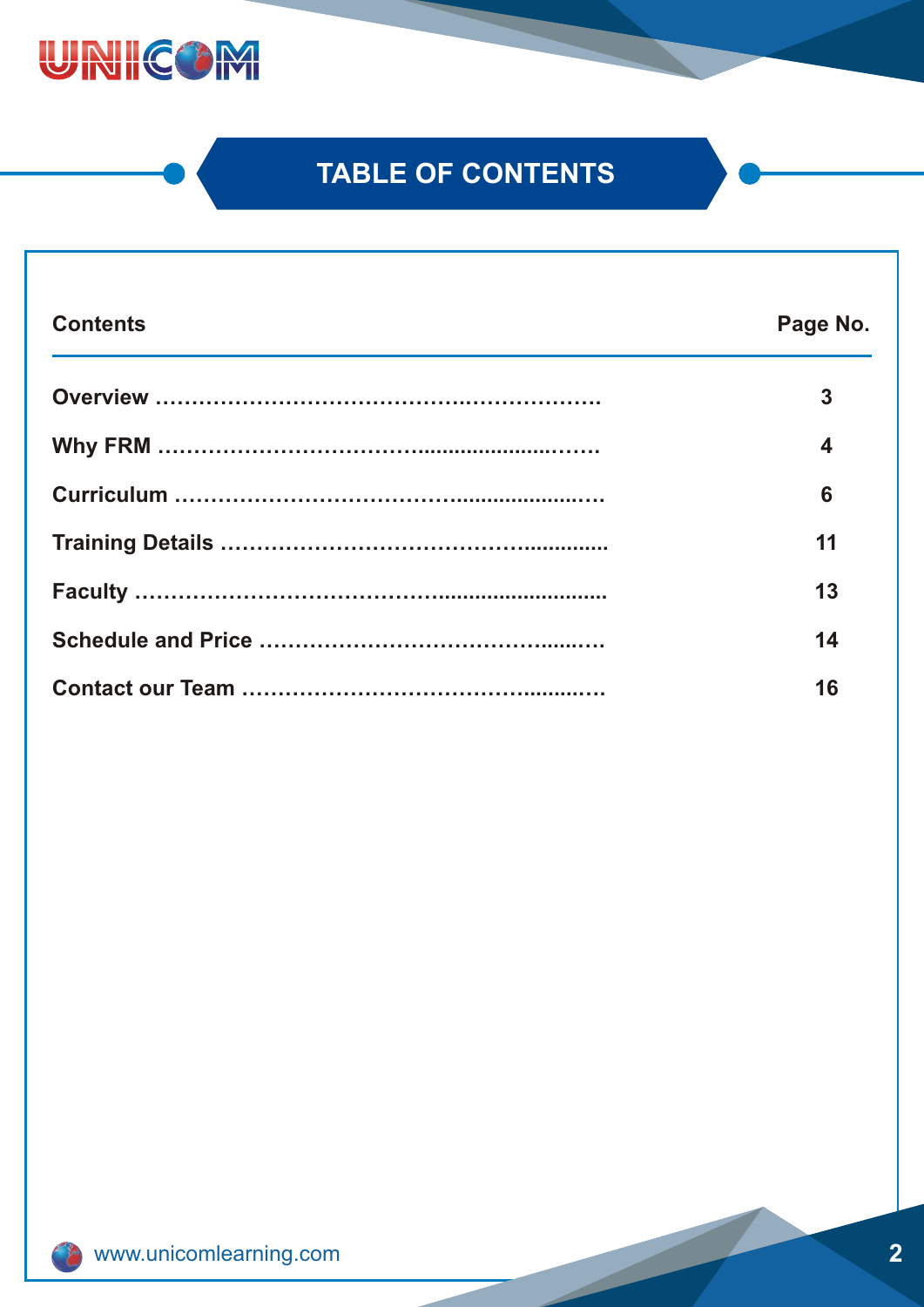

### **OVERVIEW**

There's never been a more crucial time to stand out. As the financial industry becomes increasingly competitive, the professionals who succeed are those who distinguish themselves and their ability to add value to an organization. As the field's leading designation, the FRM is the key indication of candidates with proven ability and experience.

Anyone can register to take the exam. FRM certification is awarded after a candidate has passed two rigorous multiple-choice exams (FRM Exam Part I and Part II) and demonstrated two years of relevant work experience. Candidates must take the FRM Exam Part I before taking Part II. Certified FRMs are strongly encouraged to earn 40 hours of Continuing Professional Development (CPD) every two years to maintain the latest best practices in risk management.

### **UNICOM is an approved Exam Preparation Provider (EPP) for GARP FRM Training and has experience of more than 35 years in delivering trainings on Finance and IT.**

The company's products also include conferences, contests, webinars, public and inhouse training courses (including certified training) and networking events.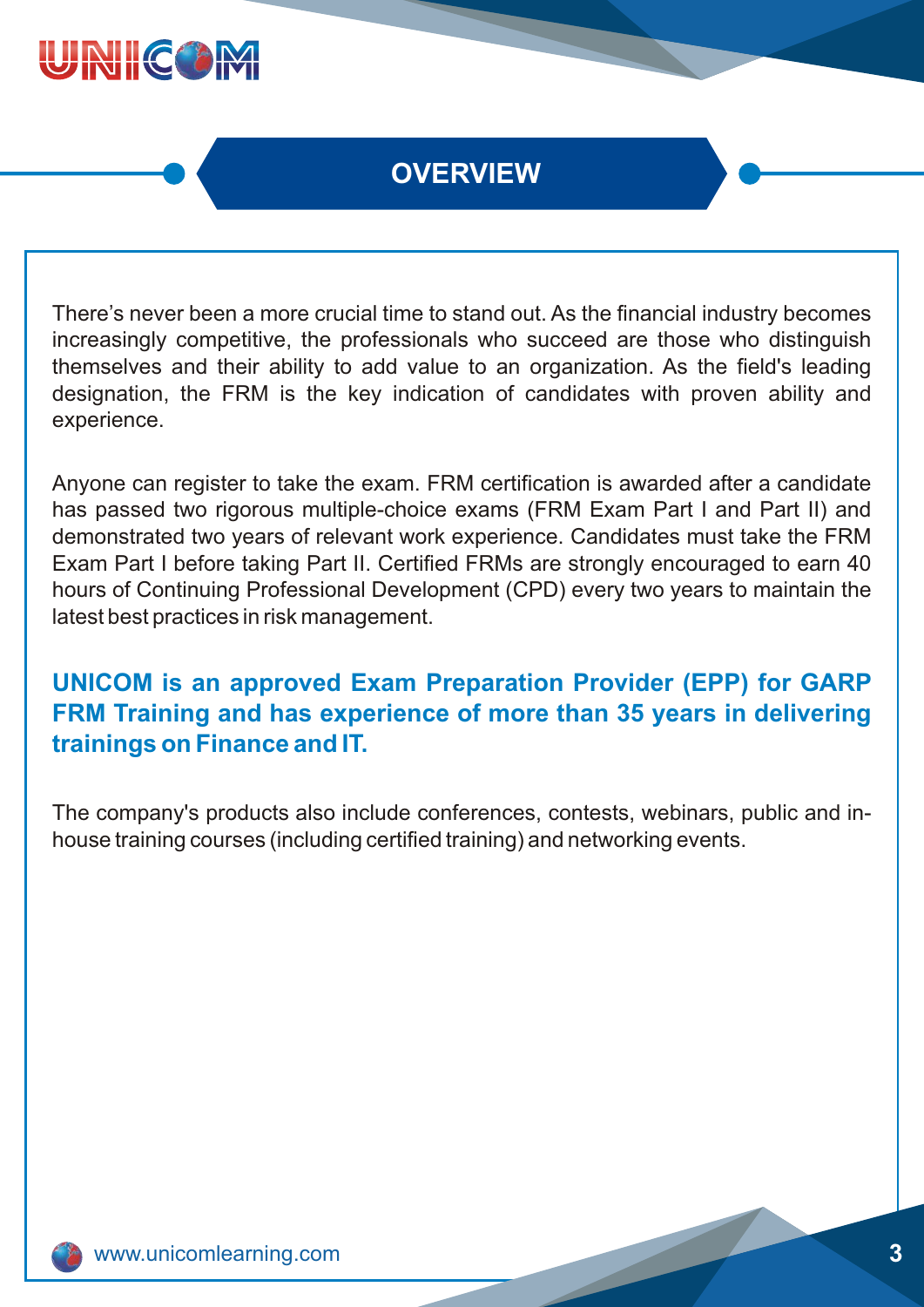

### **WHY FRM**

According to an independent benchmarking study conducted by the UK National Recognition Information Centre (NARIC), the FRM is comparable to a master's degree in ten national and regional educational systems. Based on this highly specialized content, complex candidate requirements, and industry-based curricula, the FRM was deemed equivalent to:

### **Comparable degree levels**

| <b>COUNTRY AND REGION</b> | <b>DEGREE LEVEL</b>                                                                   |
|---------------------------|---------------------------------------------------------------------------------------|
| <b>United States</b>      | American master's degree standard                                                     |
| Canada                    | <b>Ontario Qualifications Framework Level 12</b>                                      |
| United Kingdom            | Regulated Qualifications Framework Level 7                                            |
| <b>European Union</b>     | <b>European Qualifications Framework Level 7</b>                                      |
| Hong Kong                 | Hong Kong Qualifications Framework Level 6                                            |
| Taiwan                    | Taiwanese master's degree standard                                                    |
| Singapore                 | Singaporean master's degree standard                                                  |
| Australia                 | <b>Australian Qualifications Framework Level 9</b>                                    |
| India                     | Indian master's degree standard / National<br><b>Qualifications Framework Level 9</b> |
| South Africa              | <b>National Qualifications Framework Level 9</b>                                      |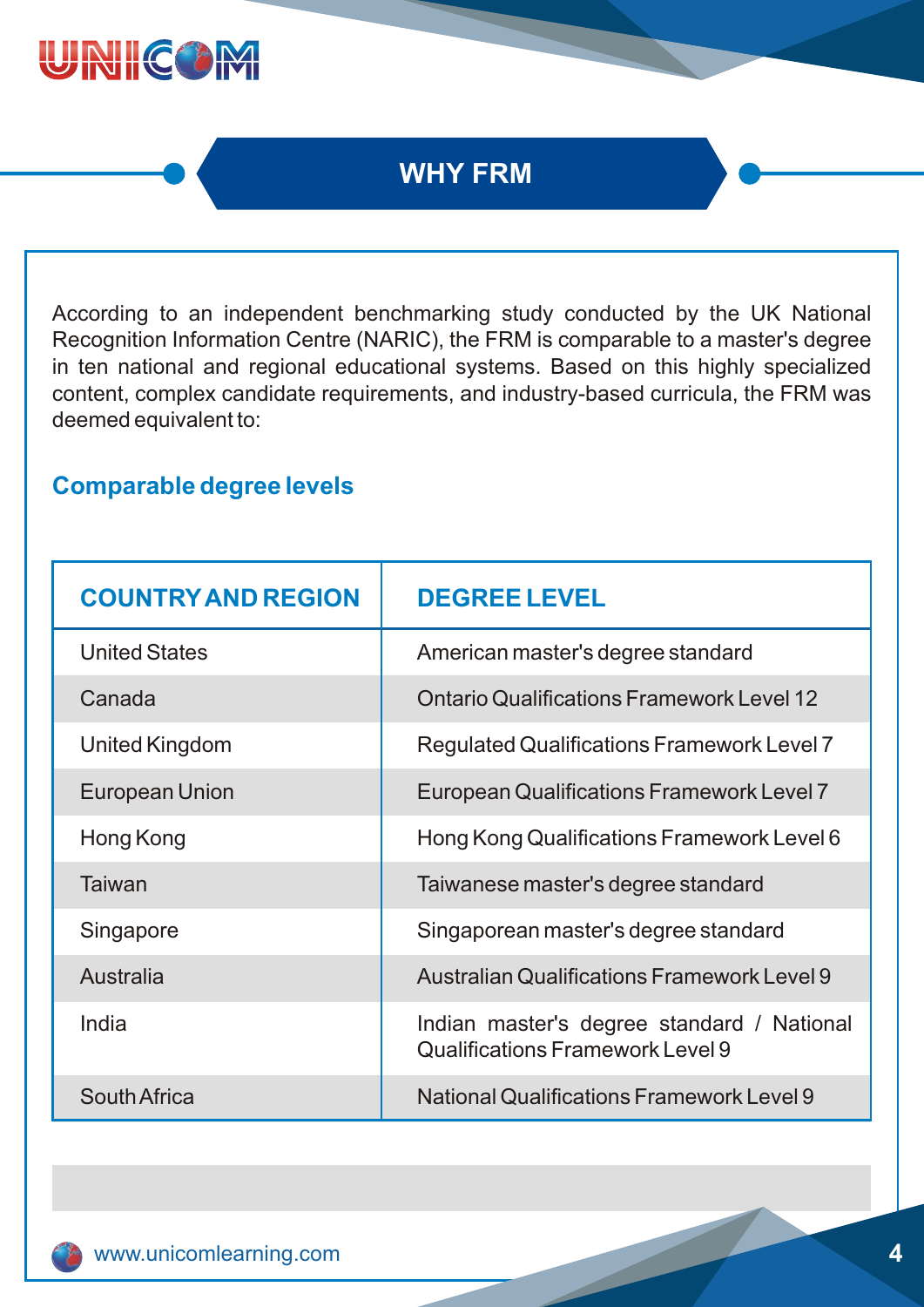

### **WHY FRM**

Earning the FRM proves that your knowledge and skills are up to the latest international standards, and connects you to an elite network of expert risk professionals employed by the world's leading institutions.

Recognized in every major market, FRM is the leading certification for risk managers. It is consistently in demand by nearly every major bank and firm in the world, and is awarded only to professionals who demonstrate the knowledge and ability to anticipate, respond, and adapt to critical risk issues..

### **TOP10 COMPANIES EMPLOYING THE MOST FRMs\***

- 1. ICBC
- 2. Bank of China
- 3. HSBC
- 4. Agricultural Bank of China
- 5. Citigroup
- 6. KPMG
- 7. Deutsche Bank
- 8. Credit Suisse
- 9. UBS
- 10. PwC

### **As an EPPwe offer the following:**

Online self-learning sessions Practice Test-series

### **TOP10 GLOBAL BANKS EMPLOYING FRMs\***

- 1. ICBC
- 2. China Construction Bank
- 3. Agricultural Bank of China
- 4. Bank of China
- 5. JP Morgan Chase
- 6. Wells Fargo
- 7. HSBC
- 8. Citigroup
- 9. Bank of America
- 10. Banco Santander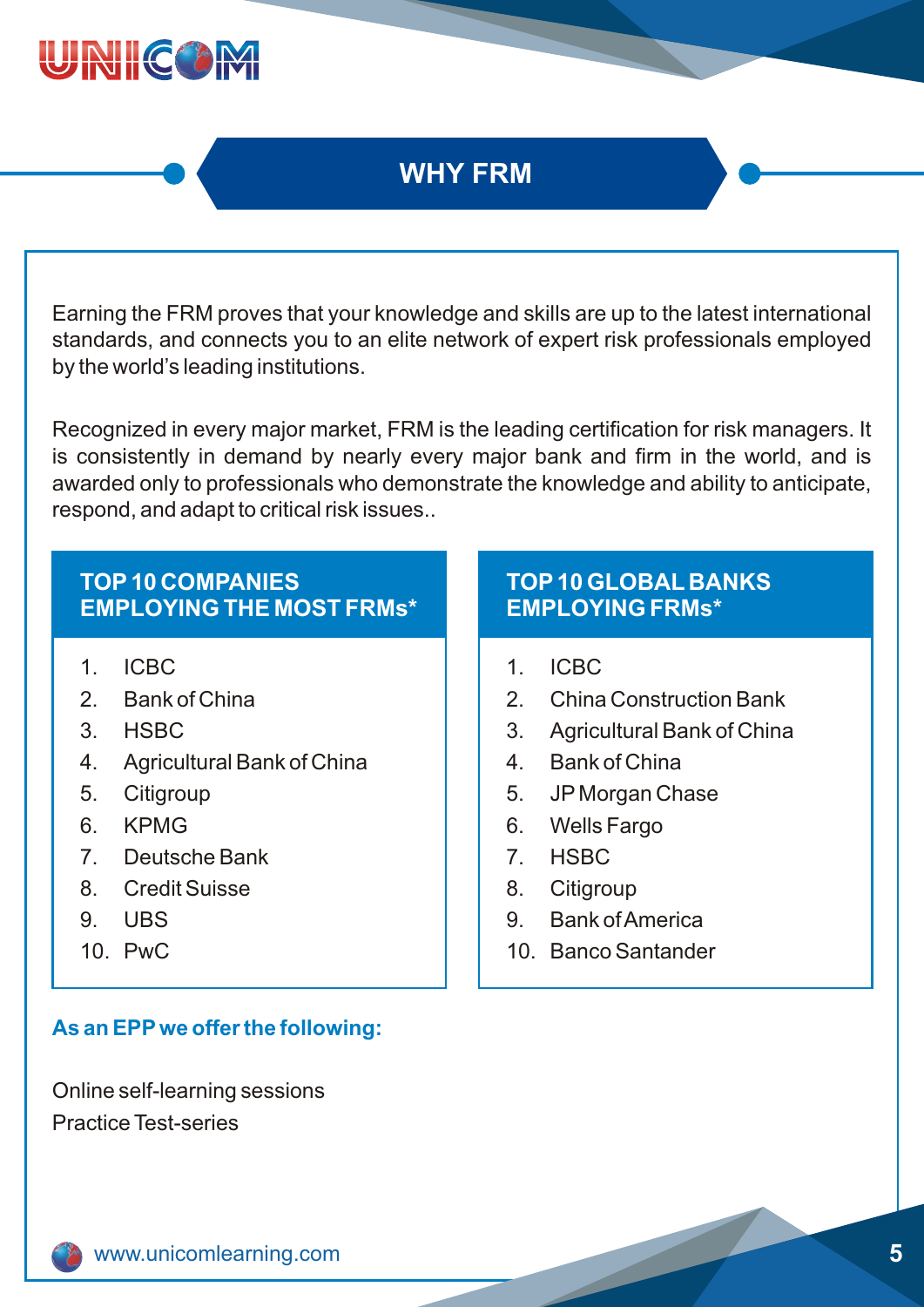

### **Syllabus - Part I**

#### **Foundations of Risk Management – Part I Exam Weight 20% (FRM)**

This area focuses on foundational concepts of risk management and how risk management can add value to an organization. The broad knowledge points covered in Foundations of Risk Management include the following:

- $\checkmark$  Basic risk types, measurement and management tools
- $\checkmark$  Creating value with risk management
- $\checkmark$  The role of risk management in corporate governance
- $\checkmark$  Enterprise Risk Management (ERM)
- $\checkmark$  Financial disasters and risk management failures
- $\checkmark$  The Capital Asset Pricing Model (CAPM)
- $\checkmark$  Risk-adjusted performance measurement
- $\checkmark$  Multifactor models
- $\checkmark$  Data aggregation and risk reporting
- $\checkmark$  Ethics and the GARP Code of Conduct

#### **Quantitative Analysis – Part I Exam Weight 20% (QA)**

This area tests a candidate's knowledge of basic probability and statistics, regression and time series analysis and various quantitative techniques useful in risk management. The broad knowledge points covered in Quantitative Analysis include the following:

- $\checkmark$  Discrete and continuous probability distributions
- $\checkmark$  Estimating the parameters of distributions
- $\checkmark$  Population and sample statistics
- $\checkmark$  Bayesian analysis
- $\checkmark$  Statistical inference and hypothesis testing
- $\checkmark$  Measures of correlation
- $\checkmark$  Linear regression with single and multiple regressors
- $\checkmark$  Time series analysis and forecasting
- $\checkmark$  Simulation methods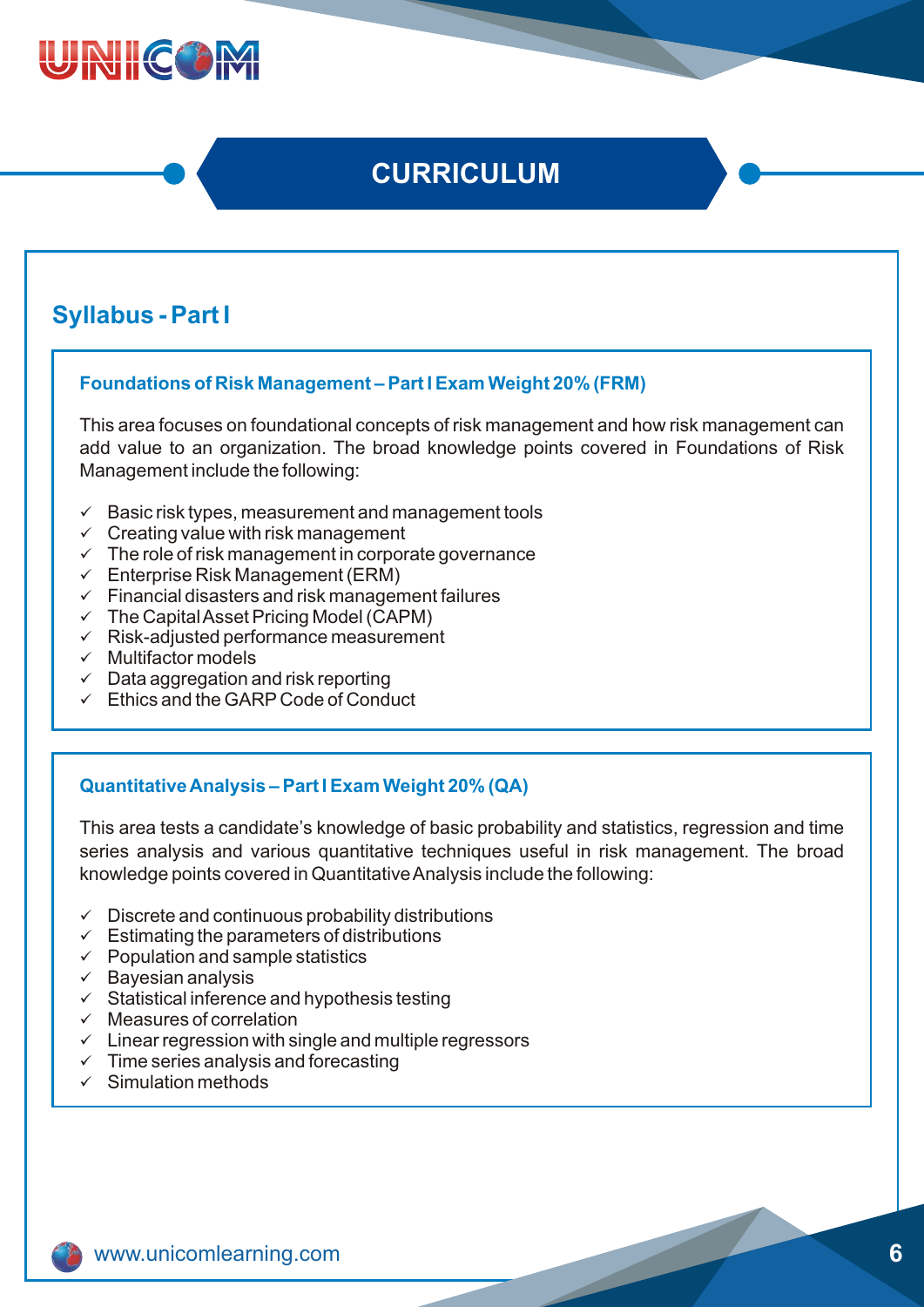

#### **Financial Markets and Products – Part I Exam Weight 30% (FMP)**

This area tests your knowledge of financial products and the markets in which they trade, more specifically, the following knowledge areas:

- Structure and functions of financial institutions
- $\checkmark$  Structure and mechanics of OTC and exchange markets
- $\checkmark$  Structure, mechanics, and valuation of forwards, futures, swaps, and options
- $\checkmark$  Hedging with derivatives
- $\checkmark$  Interest rates and measures of interest rate sensitivity
- $\checkmark$  Foreign exchange risk
- $\checkmark$  Corporate bonds
- $\checkmark$  Mortgage-backed securities

#### **Valuation and Risk Models – Part I Exam Weight 30% (VRM)**

This area will test a candidate's knowledge of valuation techniques and risk models. The broad knowledge points covered in Valuation and Risk Models include the following:

- $\checkmark$  Value-at-Risk (VaR)
- $\checkmark$  Expected shortfall (ES)
- $\checkmark$  Estimating volatility and correlation
- $\checkmark$  Economic and regulatory capital
- $\checkmark$  Stress testing and scenario analysis
- $\checkmark$  Option valuation
- $\checkmark$  Fixed income valuation
- ✓ Hedging
- $\checkmark$  Country and sovereign risk models and management
- $\checkmark$  External and internal credit ratings
- $\checkmark$  Expected and unexpected losses
- $\checkmark$  Operational risk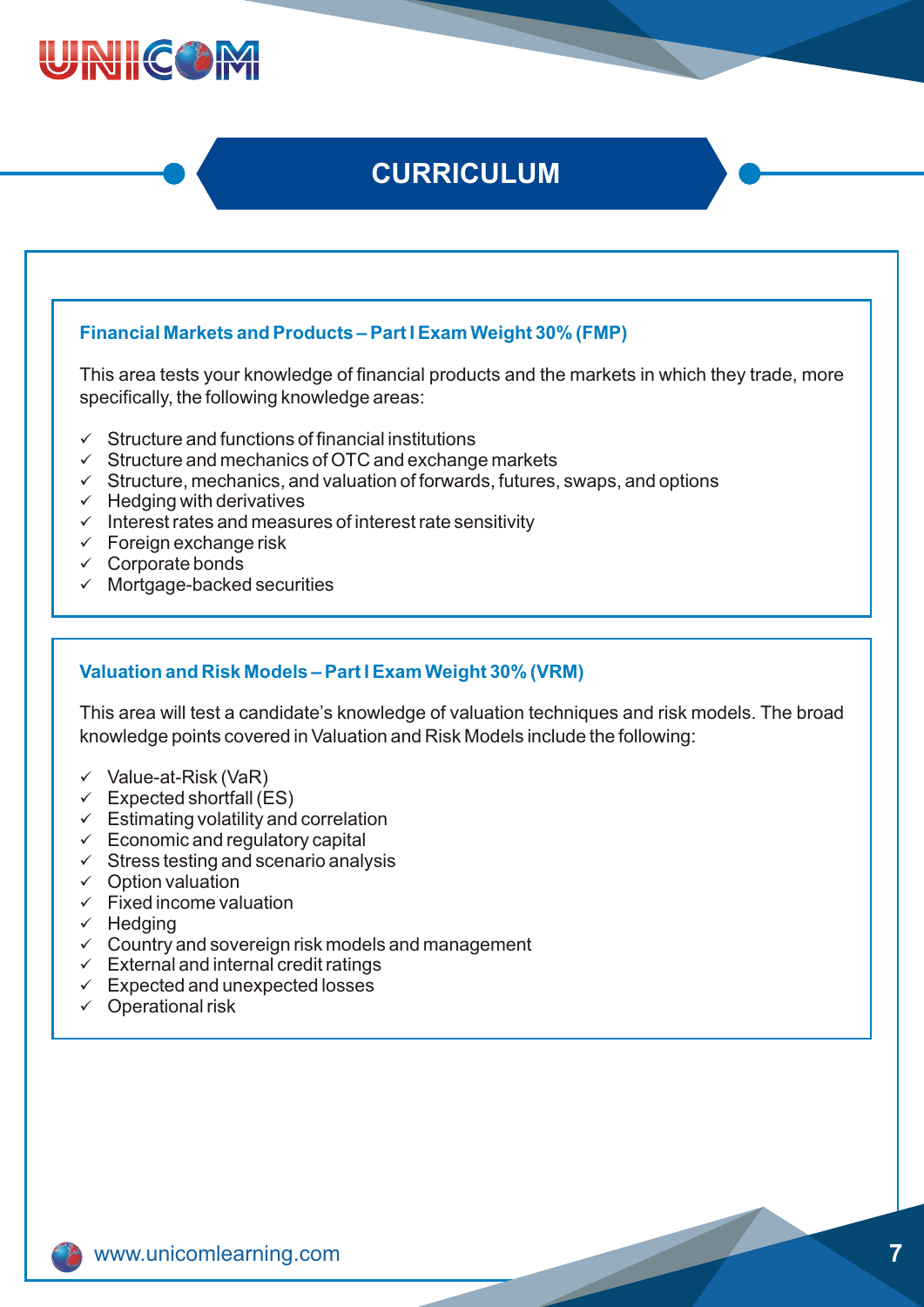

### **Syllabus - Part II**

#### **Market Risk Measurement and Management – Part II Exam Weight 20% (MR)**

This area focuses on market risk measurement and management techniques. The broad knowledge points covered in Market Risk Measurement and Management include the following:

- $\checkmark$  VaR and other risk measures
	- Parametric and non-parametric methods of estimation<br>• VaR mapping
	-
	- $\cdot$  Backtesting VaR
	- Backtesting VaR<br>• Expected shortfa • Expected shortfall (ES) and other coherent risk measures<br>• Extreme Value Theory (EVT)
	- Extreme Value Theory (EVT)
- $\checkmark$  Modeling dependence: correlations and copulas
- $\checkmark$  Term structure models of interest rates
- $\checkmark$  Volatility: smiles and term structures
- $\checkmark$  Fundamental Review of the Trading Book

#### **Credit Risk Measurement and Management – Part II Exam Weight 20% (CR)**

This area focuses on a candidate's understanding of credit risk management, with some focus given to structured finance and credit products such as collateralized debt obligations and credit derivatives. The broad areas of knowledge covered in readings related to Credit Risk Measurement and Management include the following:

- $\checkmark$  Credit analysis
- $\checkmark$  Default risk: quantitative methodologies
- $\checkmark$  Expected and unexpected loss
- ü Credit VaR
- $\checkmark$  Counterparty risk
- $\checkmark$  Credit derivatives
- $\checkmark$  Structured finance and securitization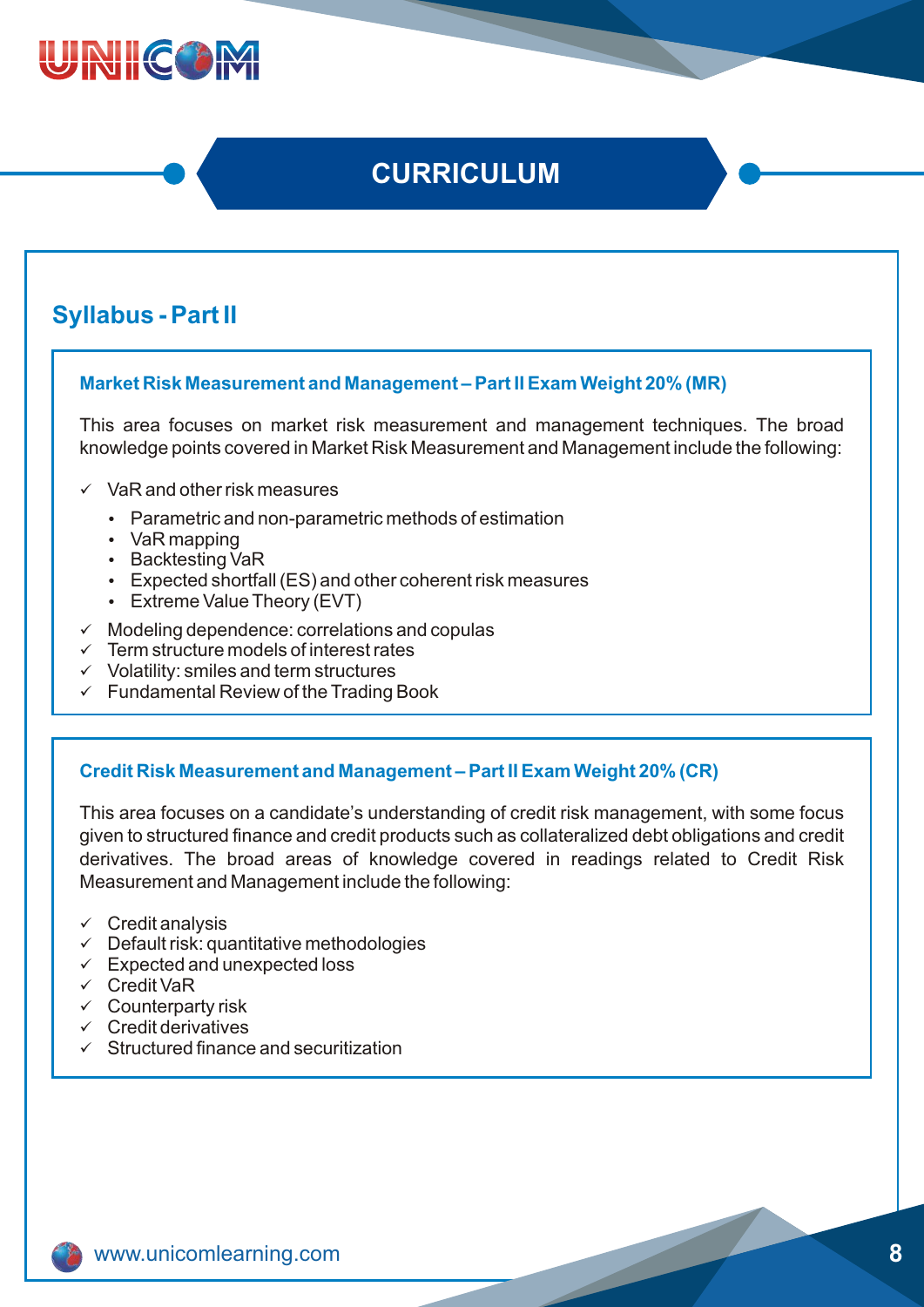

#### **Operational Risk and Resiliency – Part II Exam Weight 20% (ORR)**

This area focuses on methods to measure and manage operational risk as well as methods to manage risk across an organization, including risk governance, stress testing and regulatory compliance. The broad knowledge points covered in Operational Risk and Resiliency include the following:

- $\checkmark$  Principles for sound operational risk management
- $\checkmark$  Risk appetite frameworks and enterprise risk management (ERM)
- $\checkmark$  Risk culture and conduct
- $\checkmark$  Analyzing and reporting operational loss data
- $\checkmark$  Model risk and model validation
- $\checkmark$  Risk-adjusted return on capital (RAROC)
- $\checkmark$  Economic capital frameworks and capital planning
- $\checkmark$  Stress testing banks
- $\checkmark$  Third-party outsourcing risk
- $\checkmark$  Risks related to money laundering and financing of terrorism
- $\checkmark$  Regulation and the Basel Accords
- $\checkmark$  Cyber risk and cyber resilience
- $\checkmark$  Operational resilience

#### **Liquidity and Treasury Risk Measurement and Management – Part II Exam Weight 15% (LTR)**

This area focuses on methods to measure and manage liquidity and treasury risk. The broad knowledge points covered in the Liquidity and Treasury Risk Management section include the following:

- $\checkmark$  Liquidity risk principles and metrics
- $\checkmark$  Liquidity portfolio management
- $\checkmark$  Cash-flow modeling, liquidity stress testing and reporting
- $\checkmark$  Contingency funding plan
- $\checkmark$  Funding models
- $\checkmark$  Funds transfer pricing
- $\checkmark$  Cross-currency funding
- $\checkmark$  Balance sheet management
- $\checkmark$  Asset liquidity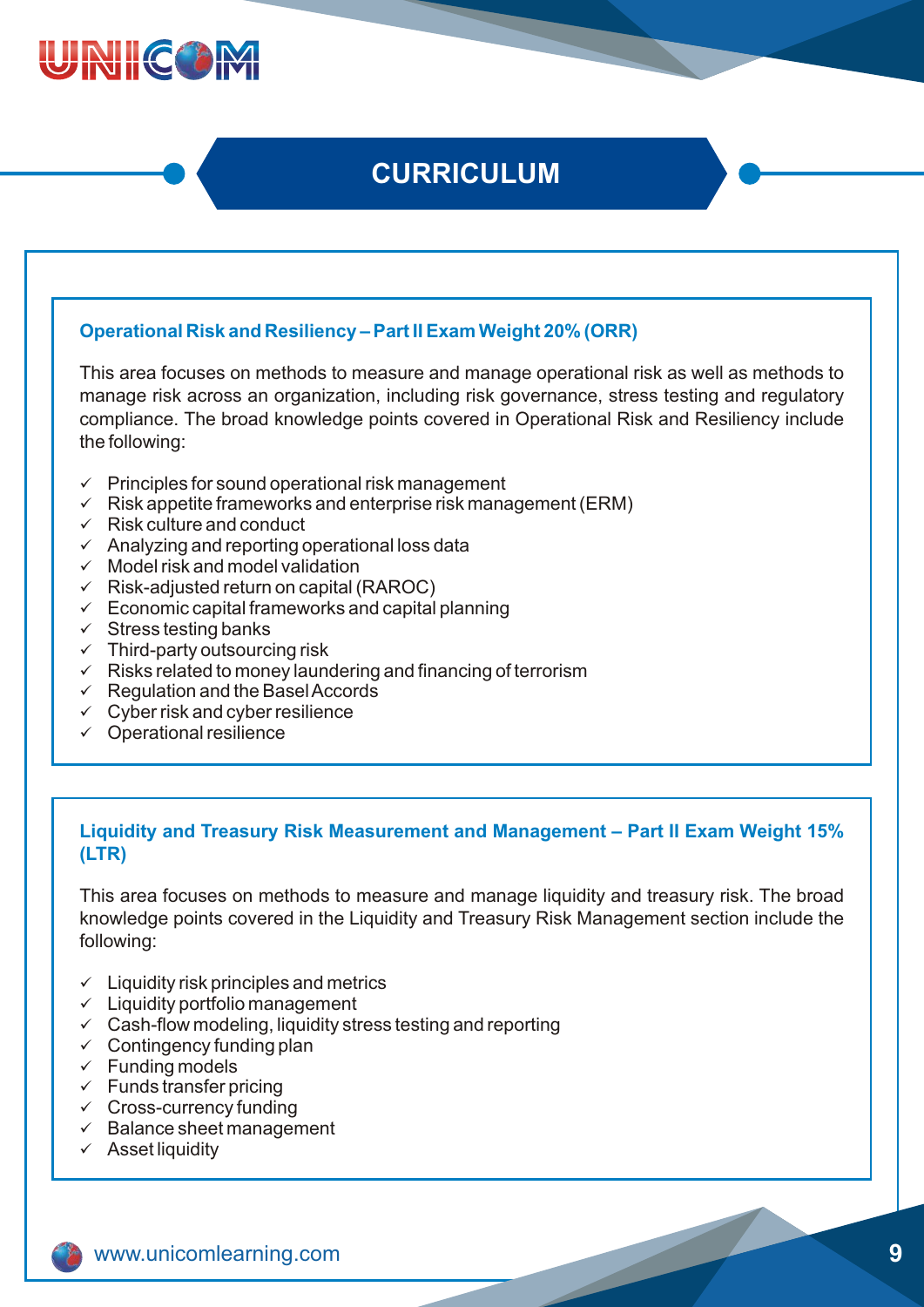

#### **Risk Management and Investment Management – Part II Exam Weight 15% (IM)**

This area focuses on risk management techniques applied to the investment management process. The broad knowledge points covered in Risk Management and Investment Management include the following:

- $\checkmark$  Factor theory
- $\checkmark$  Portfolio construction
- $\checkmark$  Portfolio risk measures
- $\checkmark$  Risk budgeting
- $\checkmark$  Risk monitoring and performance measurement
- $\checkmark$  Portfolio-based performance analysis
- $\checkmark$  Hedge funds

#### **Current Issues in Financial Markets – Part II Exam Weight 10% (CI)**

This area focuses on current issues that have a strong impact on financial markets. The broad knowledge points covered in Current Issues in Financial Markets include the following:

- ü Blockchain
- $\checkmark$  Fintech revolution
- $\checkmark$  Artificial intelligence (AI), machine learning and "big data"
- $\checkmark$  Climate change and financial risk
- $\checkmark$  Reference rates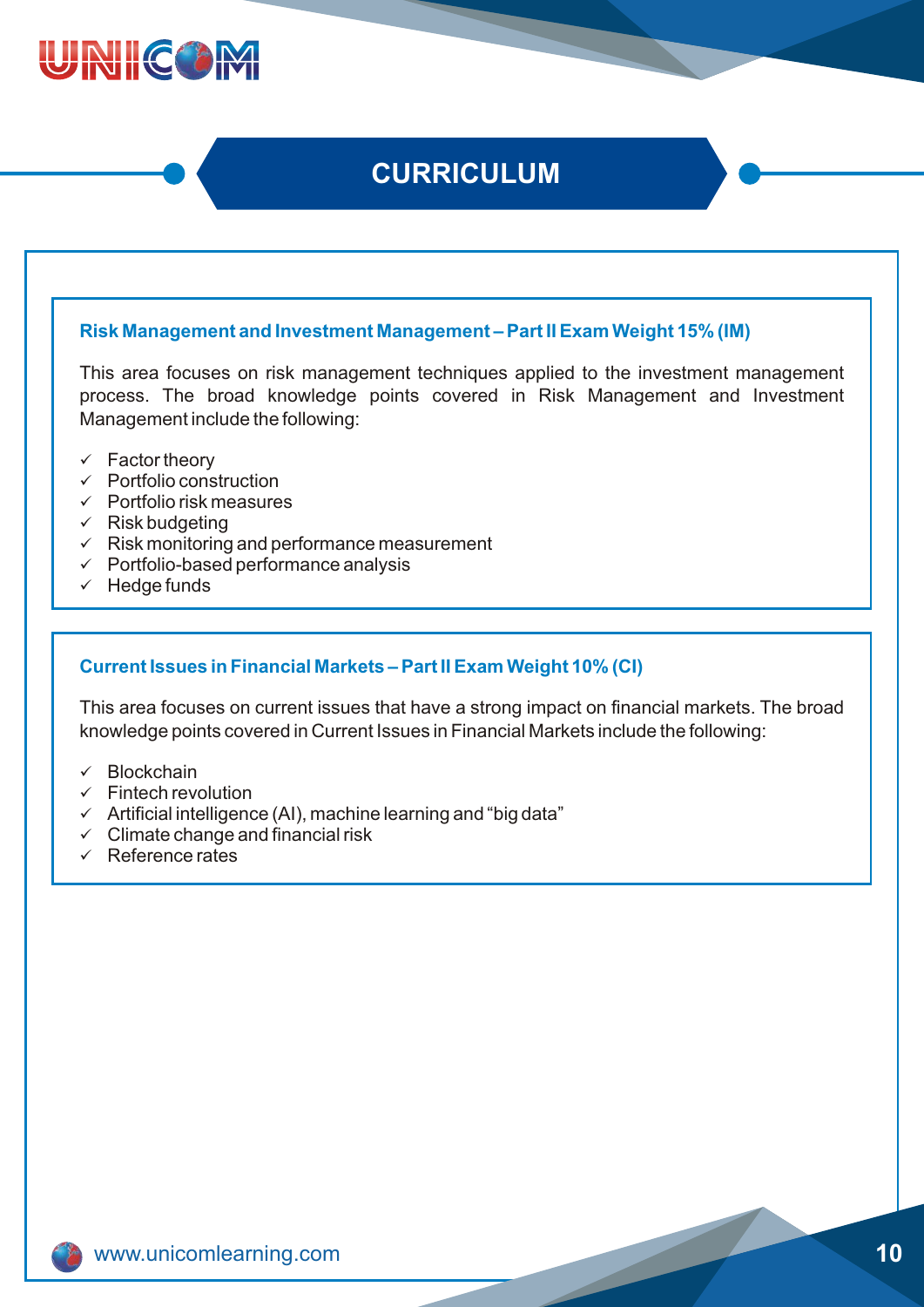

### **TRAINING DETAILS**

#### **1. Online self-learning sessions**

Brush your preparation with our recorded sessions videos and PPTs. These recorded sessions videos and PPTs will not only help you cover the chapter in short time but will also help you in understanding the topics you find hard to cover up. These recorded sessions are taken from our live instructor-led online training.

The Recorded Sessions can be purchased for either Part I or Part II or both Part I & II.

#### **2. Practice Test series**

If you are taking FRM ® certification exam, here is an opportunity to check your preparedness 1 month before the actual exam. This is like doing rehearsal before the main event. There will be one mock test for each part designed by experts in accordance with FRM ® syllabus, to give you a hint of what will be in store on the D-day. It will check your level of preparedness. Mock tests will help you in building confidence and providing last minute thrust to your preparation.

#### **What do you need to attend this training?**

ABroadband Connection (256 Kbps Minimum) Audio Equipment: Headset (Recommended)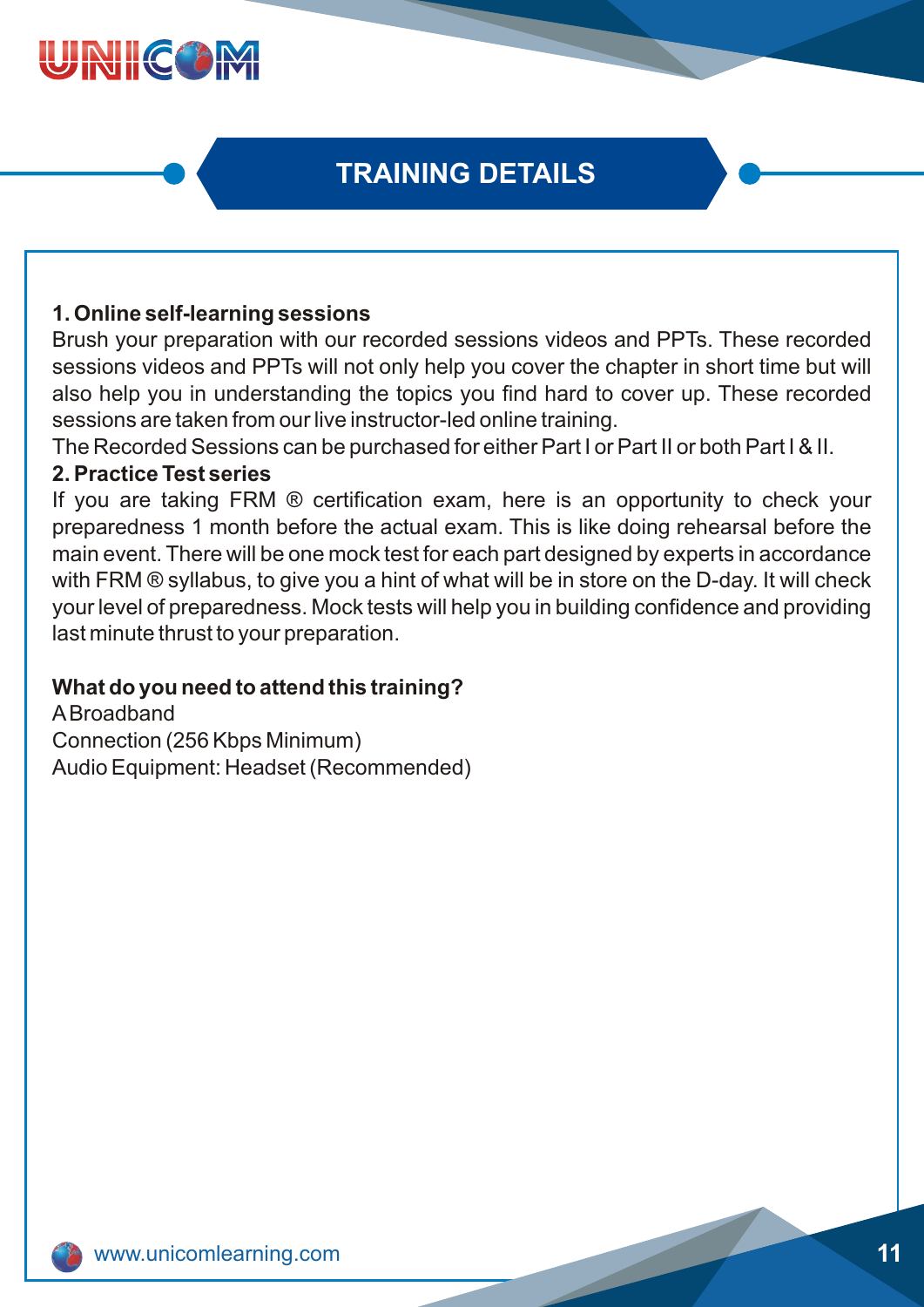

### **TRAINING DETAILS**

| 2016                                       | <b>May 45%</b>                             | 2017 | <b>May 42%</b> | 2018 | <b>May 41%</b> |
|--------------------------------------------|--------------------------------------------|------|----------------|------|----------------|
|                                            | <b>Nov 45%</b>                             |      | <b>Nov 42%</b> |      | <b>Nov 50%</b> |
| 2019                                       | <b>May 42%</b>                             |      |                |      |                |
|                                            | <b>Nov 46%</b>                             |      |                |      |                |
|                                            | FRM PART II HISTORICAL PASS RATE 2016-2019 |      |                |      |                |
|                                            |                                            |      |                |      |                |
| 2016                                       | <b>May 50%</b>                             | 2017 | <b>May 54%</b> | 2018 | <b>May 53%</b> |
|                                            | <b>Nov 54%</b>                             |      | <b>Nov 52%</b> |      | <b>Nov 56%</b> |
|                                            | <b>May 60%</b>                             |      |                |      |                |
| 2019                                       | <b>Nov 59%</b>                             |      |                |      |                |
|                                            |                                            |      |                |      |                |
| FRM PART I HISTORICAL PASS RATE 2013-2015  |                                            |      |                |      |                |
| 2013                                       | <b>May 46%</b>                             | 2014 | <b>May 42%</b> |      | <b>May 43%</b> |
|                                            | <b>Nov 51%</b>                             |      | <b>Nov 49%</b> | 2015 | <b>Nov 49%</b> |
|                                            |                                            |      |                |      |                |
| FRM PART II HISTORICAL PASS RATE 2013-2015 |                                            |      |                |      |                |
| 2013                                       | <b>May 57%</b>                             |      | <b>May 58%</b> |      | <b>May 52%</b> |
|                                            | <b>Nov 58%</b>                             | 2014 | <b>Nov 59%</b> | 2015 | <b>Nov 62%</b> |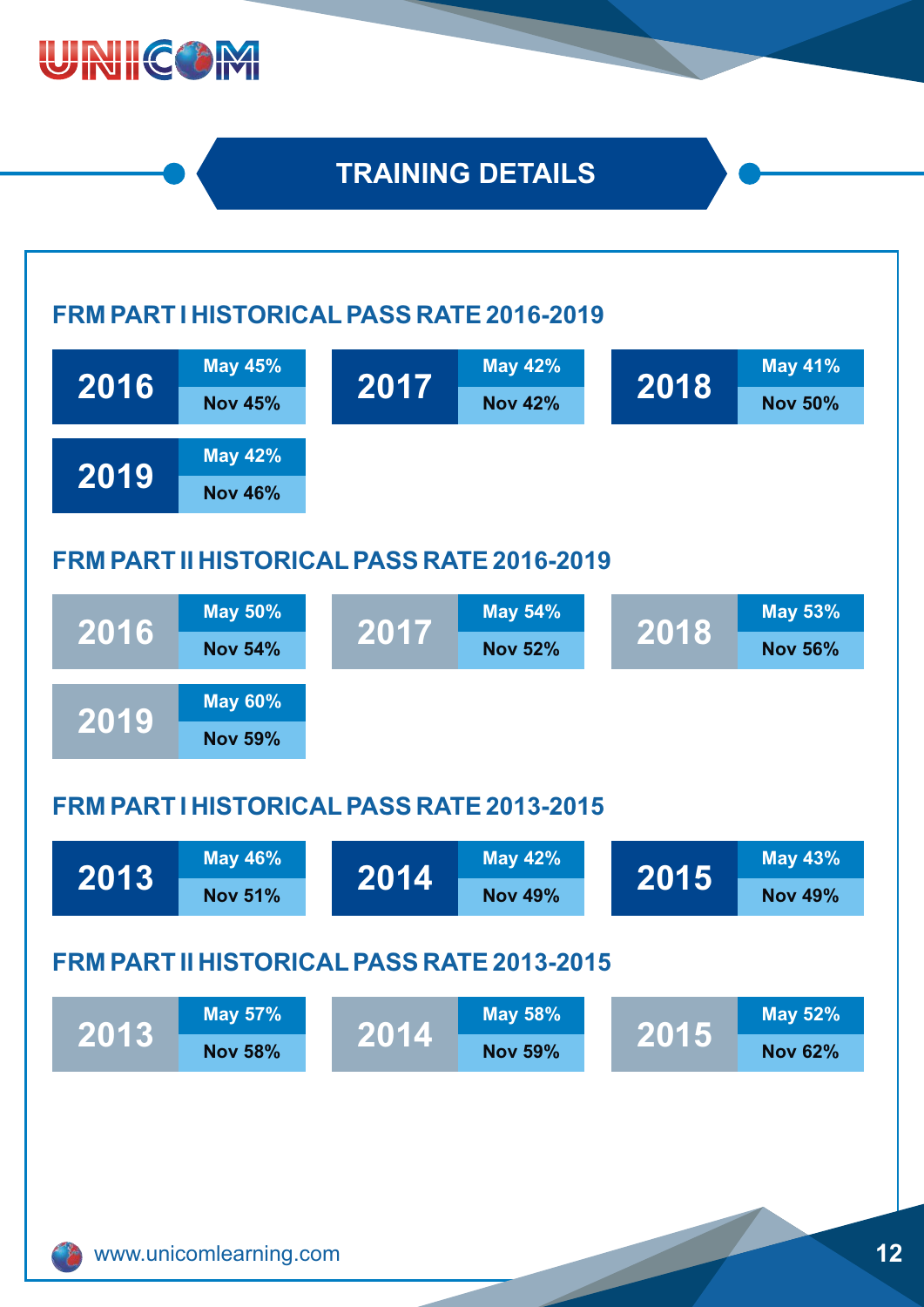

### **FACULTY**



#### **Sanjoy Choudhury**

International Treasury & Risk Consulting, Training, Research, Outsourcing & Analytics. Experienced financial market professional in the Banking & Financial Services Industry working in multi-national banks, multi-national financial services organization, multi-national financial information services organization and premium research houses.

Multi-skilled OTC Derivatives & Financial Risk professional with extensive knowledge and experience of Pricing, Valuation, Financial Derivatives Modeling, Hedging & Risk of Interest Rate, FX, Equity & Credit Derivatives including financial research, analysis and training.

Holder of Masters in Business Administration (MBA – Finance) and Financial Risk Manager (FRM) from Global Association of Risk Professionals (GARP), New York.

Specialties: Areas of expertise also includes providing functional specifications & implementation of global treasury management & investment solutions, macro economic and derivatives research & modeling, model validation, management reporting, business development, advisory & consultancy and business relationships.



#### **Gary Van Vuurenr**

#### **Quantitative analyst**

**Quantitative modelling:** market and credit risk, financial instrument pricing, structured finance Basel II + III + IV, validation of credit models, credit risk analysis. Teaching experience lecturer at 3 local (London) Universities and 3 South African universities - regularly lecture on commercial circuit Journal articles - several publications per annum in international journals on various contemporary topics Interested in - research role, credit risk, market risk, asset allocation and performance, portfolio management

**Specialties:** General quantitative analysis and the teaching thereof Portfolio risk management/asset management and performance analytics Basel II Pillar 1, Pillar 2 (capital charges) modelling Basel III, Basel IV, economic capital General quantiative model construction & validation Nuclear physics Research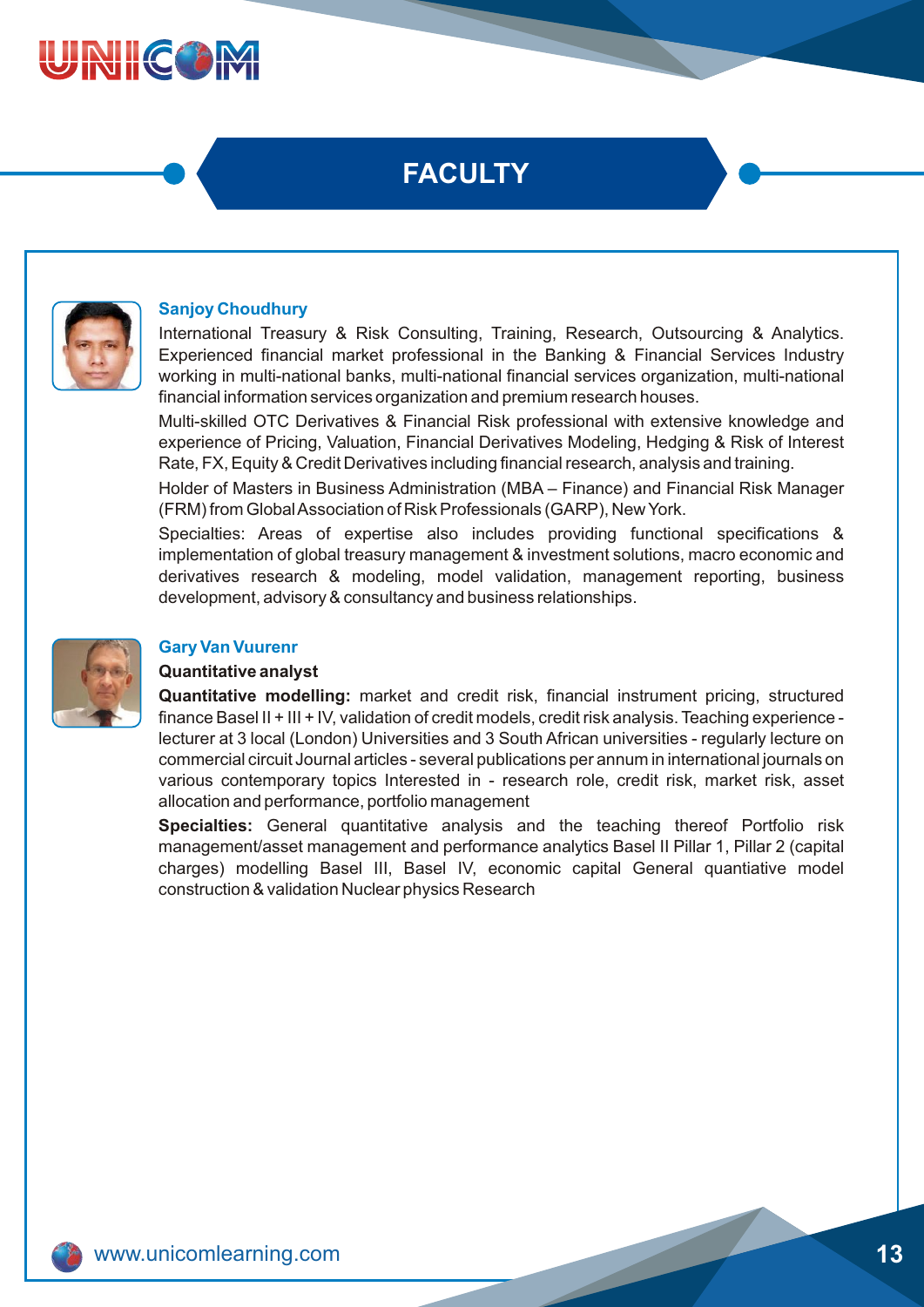

### **SCHEDULE AND PRICES**

### **TRAINING PRICE LIST - PART 1**

#### **ONLINE SELF-LEARNING SESSIONS**

- $\checkmark$  Smart Bird Registration Valid till 15 June - **USD 150**
- $\checkmark$  Super Early Registration Valid till 15 July - **USD 225**
- $\checkmark$  Early Bird Registration Valid till 15 August - **USD 300**
- üStandard Registration **USD 350**

#### **PRACTICE TEST SERIES**

üStandard Registration - **USD 80**

### **TRAINING PRICE LIST - PART 2**

|  | <b>ONLINE SELF-LEARNING SESSIONS</b> |  |
|--|--------------------------------------|--|
|  |                                      |  |

- $\checkmark$  Smart Bird Registration Valid till 15 June **- USD 150**
- $\checkmark$  Super Early Registration Valid till 15 July **- USD 225**
- $\checkmark$  Early Bird Registration Valid till 15 August **- USD 300**
- üStandard Registration **USD 350**

#### **PRACTICE TEST SERIES**

üStandard Registration - **USD 80**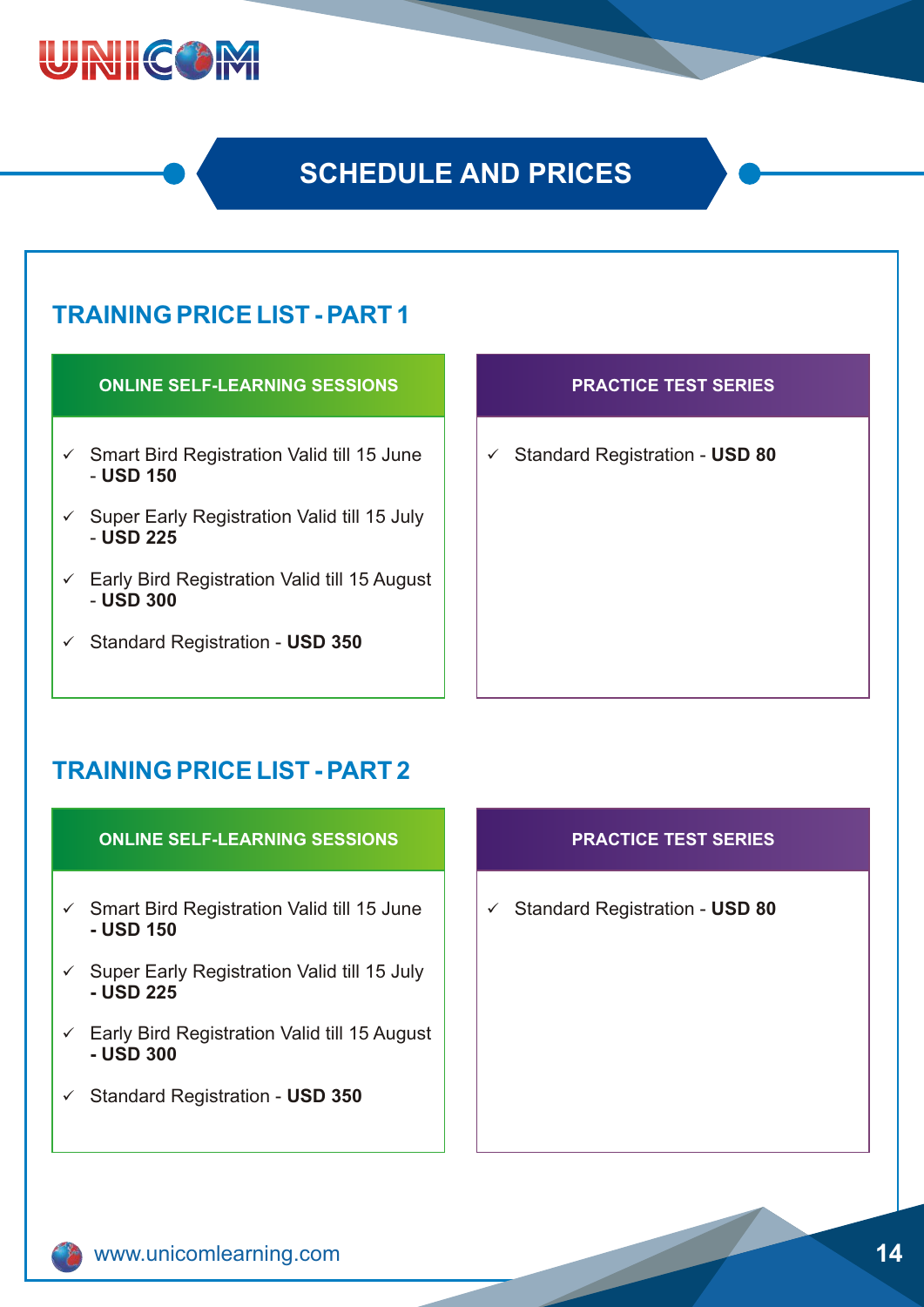

### **SCHEDULE AND PRICES**

### **TRAINING PRICE LIST - PART 1 & 2**

#### **ONLINE SELF-LEARNING SESSIONS PRACTICE TEST SERIES**

- $\checkmark$  Smart Bird Registration Valid till 15 June **- USD 275**
- $\checkmark$  Super Early Registration Valid till 15 July **- USD 425**
- $\checkmark$  Early Bird Registration Valid till 15 August **- USD 525**
- üStandard Registration  **USD 600**

üStandard Registration - **USD 150**